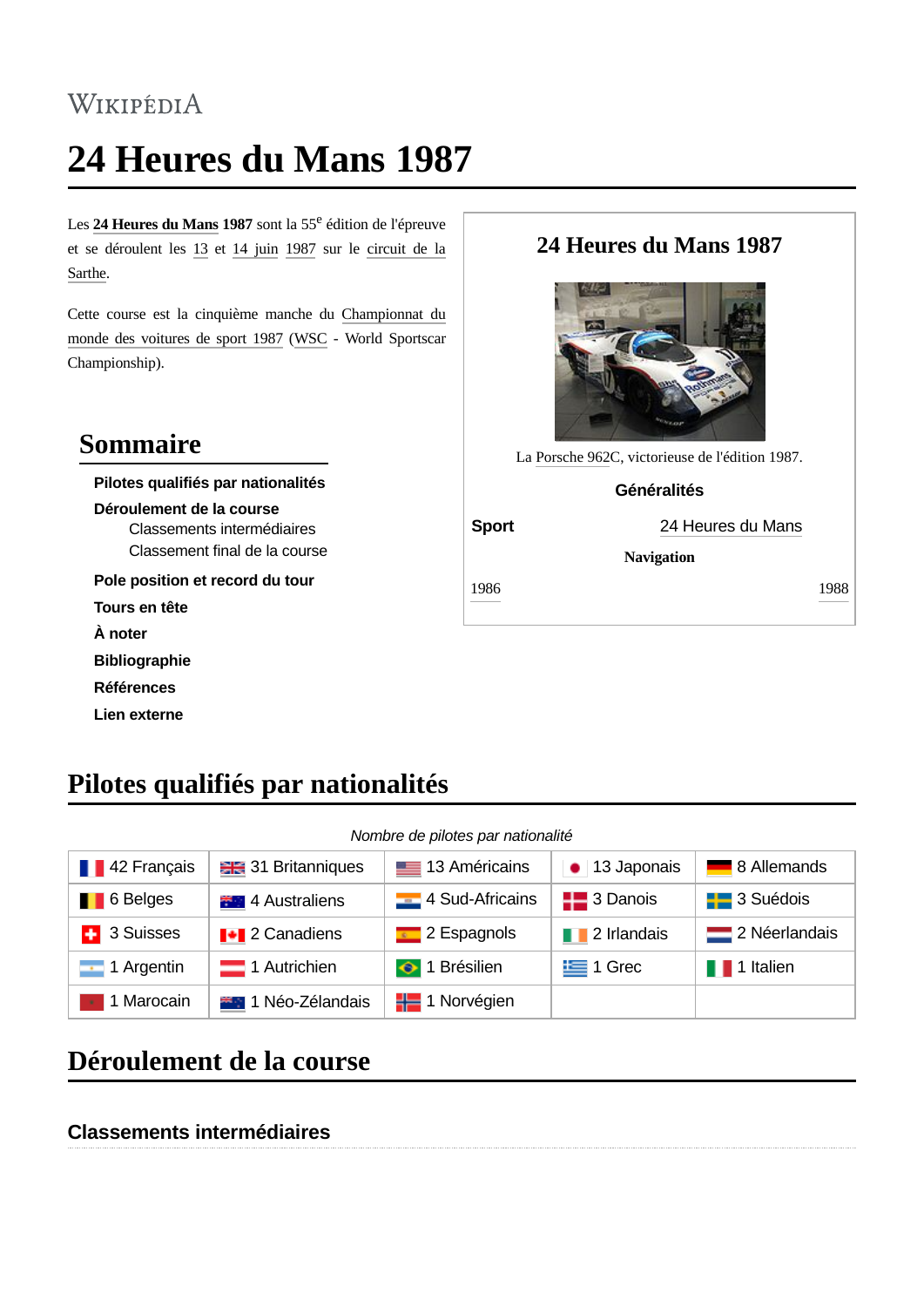|                |    | Après la 1 <sup>re</sup> heure                                                                                                                   |             | Après 6 heures                                                                                                                                         |    | Après 12 heures                                                                                                                              |             | Après 18 heures                                                                                                                                  |
|----------------|----|--------------------------------------------------------------------------------------------------------------------------------------------------|-------------|--------------------------------------------------------------------------------------------------------------------------------------------------------|----|----------------------------------------------------------------------------------------------------------------------------------------------|-------------|--------------------------------------------------------------------------------------------------------------------------------------------------|
| Pos.           | n° | <b>Voiture / Pilotes</b>                                                                                                                         | $n^{\circ}$ | <b>Voiture / Pilotes</b>                                                                                                                               | n° | Voiture /<br><b>Pilotes</b>                                                                                                                  | $n^{\circ}$ | Voiture /<br><b>Pilotes</b>                                                                                                                      |
| $\mathbf{1}$   | 4  | <b>RESILE Cut</b><br>Jaguar<br>( <sub>日</sub> Tom<br>Walkinshaw<br>Racing)<br>Jaguar XJR-8<br>$\overline{(C1)}$<br>Cheever - Boesel -<br>Lammers | 6           | <b>RESILE Cut</b><br><b>Jaguar</b><br>( <sub>日</sub> Tom<br>Walkinshaw<br>Racing)<br>Jaguar XJR-8<br>$\overline{(C1)}$<br>Brundle - Nielsen -<br>Hahne | 17 | Rothmans<br>Porsche AG<br>Porsche 962C<br>$\overline{(C1)}$<br>Stuck - Bell -<br>Holbert                                                     | 17          | Rothmans<br>Porsche AG<br>Porsche 962C<br>$\overline{(C1)}$<br>Stuck - Bell -<br>Holbert                                                         |
| $\overline{2}$ | 17 | Rothmans<br>Porsche AG<br>Porsche 962C<br>(C1)<br>Stuck - Bell - Holbert                                                                         | 5           | <b>RESILE Cut</b><br>Jaguar<br>$\equiv$ Tom<br>Walkinshaw<br>Racing)<br>Jaguar XJR-8<br>$\overline{(C1)}$<br>Lammers - Watson -<br>Percy               | 6  | <b>ER</b> Silk Cut<br>Jaguar<br>$\equiv$ Tom<br>Walkinshaw<br>Racing)<br>Jaguar XJR-8<br>$\overline{(C1)}$<br>Brundle - Nielsen -<br>Hahne   | 4           | <b>RESILE Cut</b><br>Jaguar<br>$\equiv$ Tom<br>Walkinshaw<br>Racing)<br>Jaguar XJR-8<br>$\overline{(C1)}$<br>Cheever -<br>Boesel -<br>Lammers    |
| 3              | 6  | <b>RESILE Cut</b><br>Jaguar<br>$\equiv$ Tom<br>Walkinshaw<br>Racing)<br>Jaguar XJR-8<br>$\overline{(C1)}$<br>Brundle - Nielsen -<br>Hahne        | 17          | Rothmans<br>Porsche AG<br>Porsche 962C<br>$\overline{\text{C1}}$<br>Stuck - Bell -<br>Holbert                                                          | 4  | <b>HE</b> Silk Cut<br>Jaguar<br>$\equiv$ Tom<br>Walkinshaw<br>Racing)<br>Jaguar XJR-8<br>(C1)<br>Cheever - Boesel -<br>Lammers               | 72          | <b>Primagaz</b><br>Compétition<br>( <b>Figure</b> Team<br>Obermaier)]<br>Porsche 962C<br>$\overline{(C1)}$<br>Lässig - Yver -<br>de Dryver       |
| 4              | 5  | <b>ER</b> Silk Cut<br>Jaguar<br><b>ER</b> Tom<br>Walkinshaw<br>Racing)<br>Jaguar XJR-8<br>(C1)<br>Lammers - Watson -<br>Percy                    | 15          | <b>Example Liqui</b><br><b>Moly</b><br><b>ER</b> Richard<br>Lloyd Racing)<br>Porsche 962C<br>$\overline{(C1)}$<br>Palmer - Weaver -<br>Cobb            | 72 | <b>T</b> Primagaz<br>Compétition<br>( <del>Ext</del> Team<br>Obermaier)<br>Porsche 962C<br>$\overline{(C1)}$<br>Lässig - Yver - de<br>Dryver | 13          | <b>T</b> Primagaz<br>Compétition<br>(Courage<br>Compétition)<br>Cougar C <sub>20</sub><br>$\overline{(C1)}$<br>Raphanel -<br>Courage -<br>Regout |
| 5              | 18 | Rothmans<br>Porsche AG<br>Porsche 962C<br>$\overline{(C1)}$<br>Wollek - Mass -<br>Schuppan                                                       | 4           | <b>RESILE Cut</b><br>Jaguar<br>( <del>日間</del> Tom<br>Walkinshaw<br>Racing)<br>Jaguar XJR-8<br>(C1)<br>Cheever - Boesel -<br>Lammers                   | 13 | Primagaz<br>Compétition<br>(Courage<br>Compétition)<br>Cougar C <sub>20</sub><br>$\overline{(C1)}$<br>Raphanel -<br>Courage - Regout         | 11          | Porsche<br>Kremer<br>Racing<br>Porsche 962C<br>$\overline{(C1)}$<br>Fouché - Konrad<br>- Taylor                                                  |

#### <span id="page-1-0"></span>**Classement final de la course**

Voici le classement officiel au terme des 24 heures de course.

Les vainqueurs de chaque catégorie sont signalés par un fond jauni.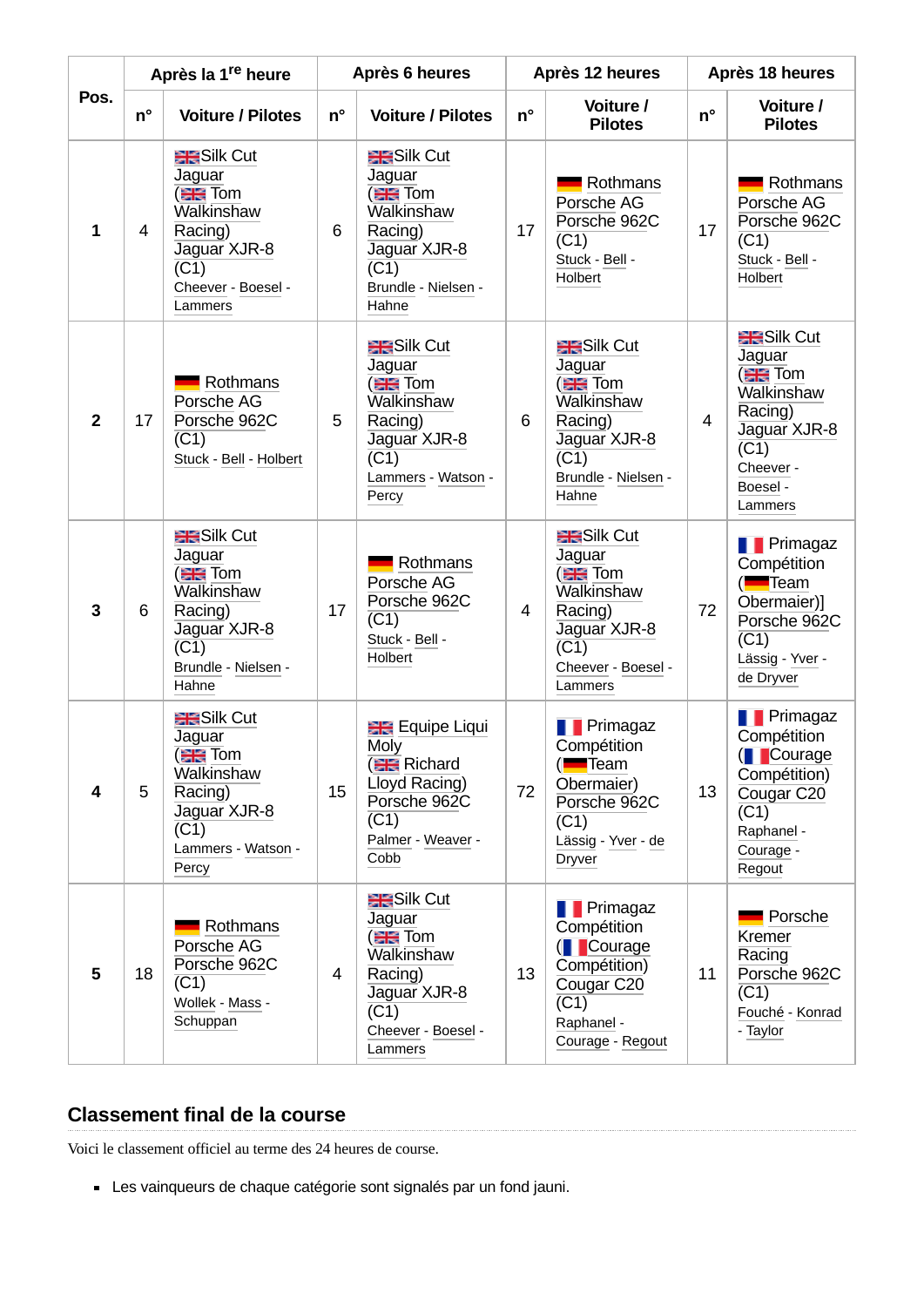Pour la colonne Pneus, il faut passer le curseur au-dessus du modèle pour connaître le manufacturier de pneumatiques.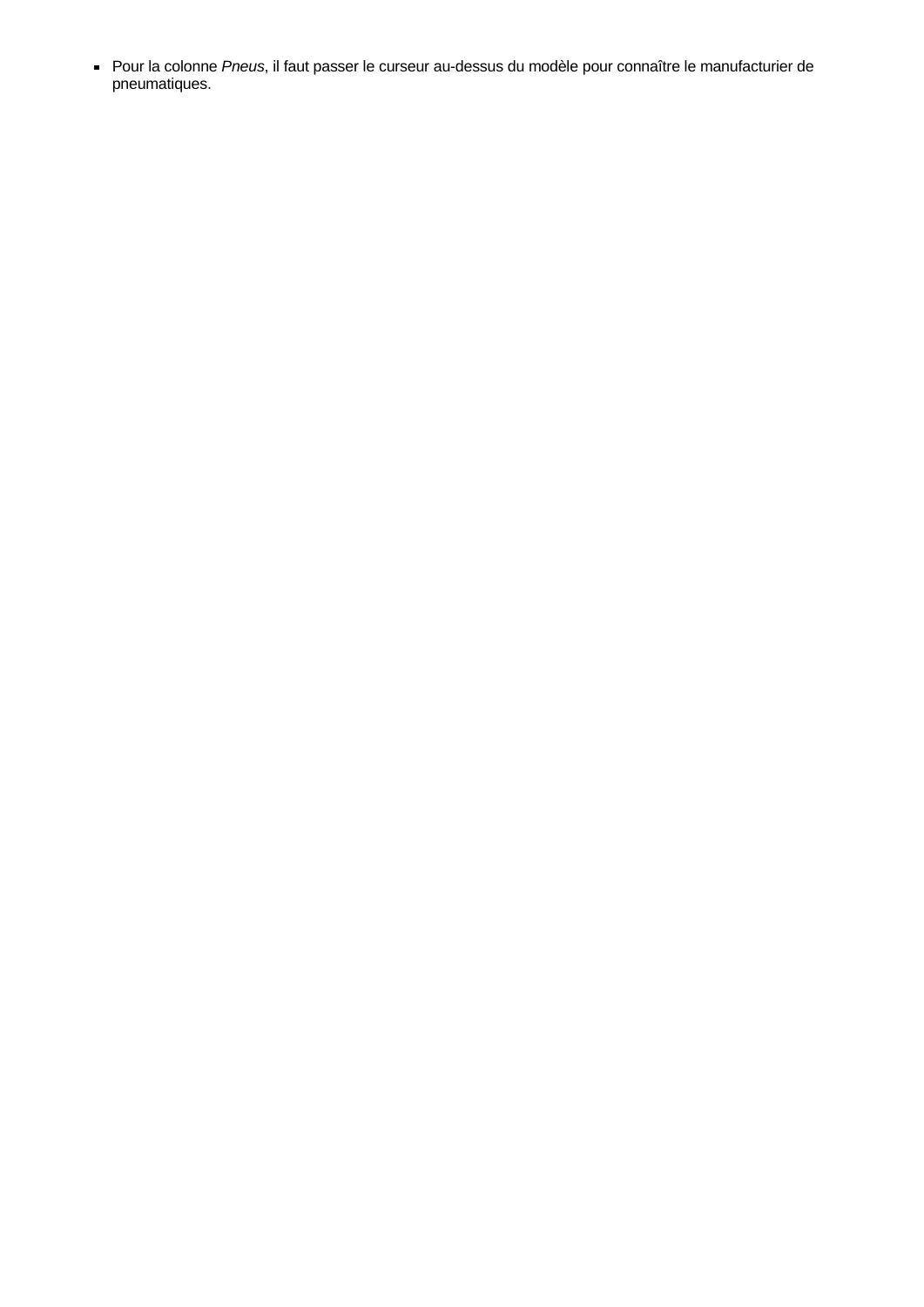| Pos.           |                | $N^{\circ}$ | <b>Concurrent</b><br>(Écurie si                              | <b>Pilotes</b>                                                                        |                                                           | <b>Pneus</b>                                         | <b>Tours</b> |     |
|----------------|----------------|-------------|--------------------------------------------------------------|---------------------------------------------------------------------------------------|-----------------------------------------------------------|------------------------------------------------------|--------------|-----|
|                | Catégorie      |             | différent du<br>concurrent)                                  |                                                                                       | <b>Moteur</b>                                             |                                                      |              |     |
|                |                |             |                                                              | <b>Hans</b><br><b>Joachim</b>                                                         | <b>Porsche</b><br>962C                                    |                                                      |              |     |
| $\mathbf{1}$   | C1             | 17          | <b>Rothmans</b><br><b>Porsche AG</b>                         | <b>Stuck</b><br><b>ER</b> Derek<br><b>Bell</b><br>$\blacksquare$ Al<br><b>Holbert</b> | <b>Porsche</b><br><b>Type-935</b><br>3.0L Turbo<br>Flat-6 | D                                                    | 354          |     |
|                |                |             | <b>T</b> Primagaz                                            | Jürgen<br>Lässig                                                                      | Porsche<br>962C                                           |                                                      |              |     |
| $\overline{2}$ | C1             | 72          | Compétition<br>( <b>Fi</b> Team<br>Obermaier $)^1$           |                                                                                       | <b>T</b> Pierre<br>Yver<br><b>Bernard</b><br>de Dryver    | Porsche<br><b>Type-935</b><br>2.8L Turbo<br>$Flat-6$ | G            | 334 |
|                |                |             |                                                              | <b>T</b> Pierre-<br>Henri                                                             | Cougar C20                                                | M                                                    |              |     |
| $\overline{3}$ | C1             | 13          | <b>T</b> Primagaz<br>Compétition<br>(Courage<br>Compétition) | Raphanel<br><b>T</b> Yves<br>Courage<br><b>H</b> Hervé<br>Regout                      | Porsche<br><b>Type-935</b><br>2.8L Turbo<br>Flat-6        |                                                      | 331          |     |
|                | C1             |             |                                                              | <b>E</b> George<br>Fouché (en)                                                        | Porsche<br>962C                                           |                                                      |              |     |
| 4              |                | 11          | Porsche<br><b>Kremer Racing</b>                              | $\blacksquare$ Franz<br>Konrad<br><b>Wayne</b><br>Taylor                              | Porsche<br><b>Type-935</b><br>2.8L Turbo<br>Flat-6        | Y                                                    | 326          |     |
|                |                |             | <b>RESILE Cut</b><br>Jaguar                                  | $\equiv$ Eddie<br>Cheever                                                             | Jaguar XJR-8                                              |                                                      |              |     |
| 5              | C1             | 4           | <b>ER</b> Tom<br>Walkinshaw<br>Racing)                       | $\bullet$ Raul<br><b>Boesel</b><br>$\blacksquare$ Jan<br>Lammers                      | Jaguar 6.9L<br>V12                                        | D                                                    | 324          |     |
|                |                |             |                                                              | <b>ER</b> Gordon<br><b>Spice</b>                                                      | <b>Spice SE86C</b>                                        |                                                      |              |     |
| 6              | C <sub>2</sub> | 111         | <b>BR</b> Spice<br><b>Engineering</b>                        | <b>Exercision</b><br><b>Vélez</b><br><b>T</b> Philippe<br>de<br>Henning (p1)          | Ford<br><b>Cosworth</b><br><b>DFL 3.3L V8</b>             | A                                                    | 320          |     |
|                |                |             |                                                              | <b>Dave</b><br><b>Kennedy</b>                                                         | Mazda 757                                                 |                                                      |              |     |
| 7              | <b>GTP</b>     | 202         | <b>Mazdaspeed</b><br>Co. Ltd.                                | <b>Mark</b><br>Galvin (en)<br><b>TE</b> Pierre<br><b>Dieudonné</b>                    | Mazda 13G<br>2.0L 3-Rotor                                 | D                                                    | 318          |     |
| 8              | C <sub>2</sub> | 102         | <b>BR</b> Ecurie                                             | <b>BR</b> David                                                                       | Ecosse C286                                               | Y                                                    | 307          |     |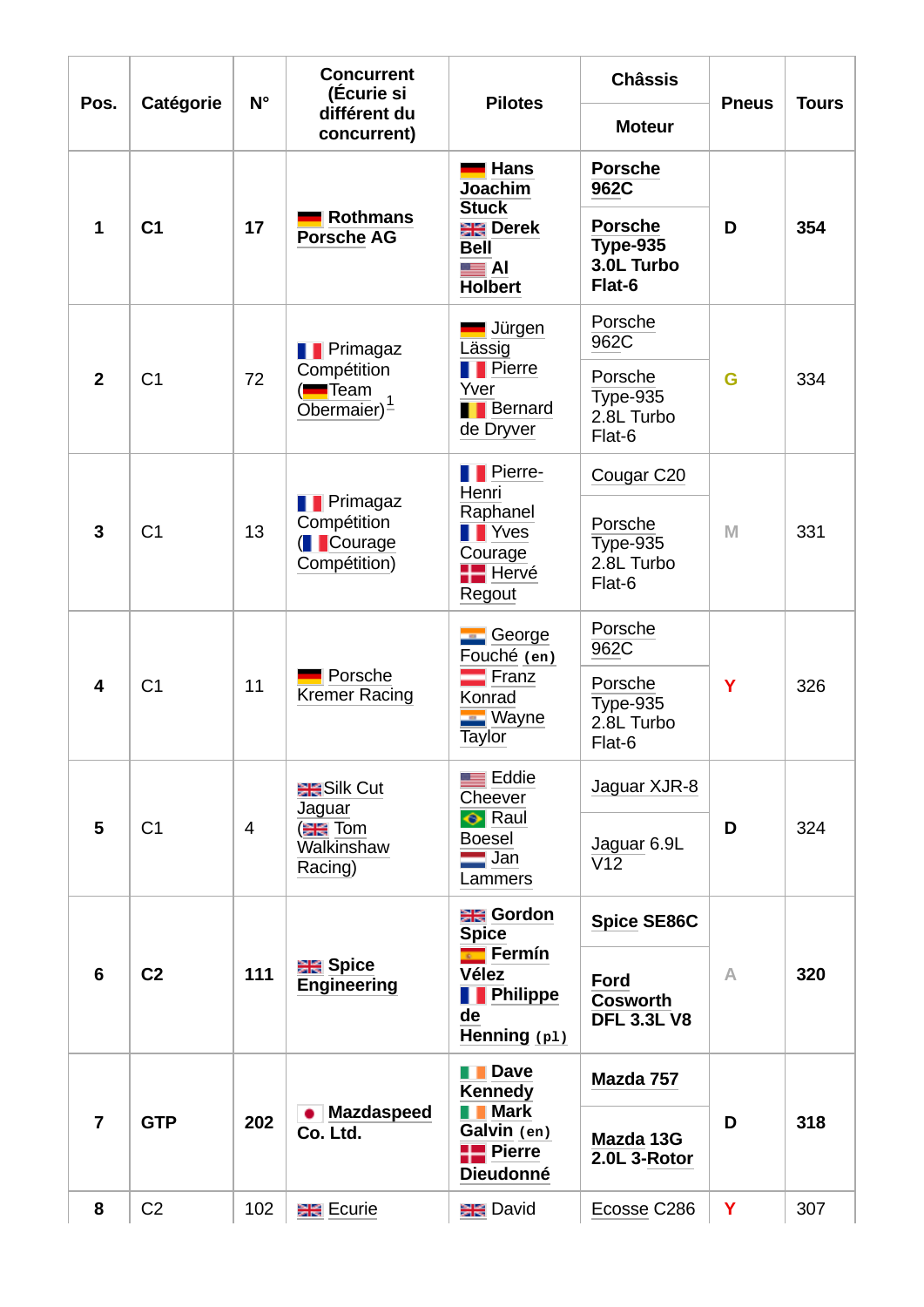|             |                |     | Ecosse                                                                                                                   | Leslie<br><b>ER</b> Ray<br><b>Mallock</b><br><b>Narc</b><br><b>Duez</b>                                           | Ford<br>Cosworth<br><b>DFL 3.3L V8</b>                    |              |     |
|-------------|----------------|-----|--------------------------------------------------------------------------------------------------------------------------|-------------------------------------------------------------------------------------------------------------------|-----------------------------------------------------------|--------------|-----|
| 9           | C <sub>2</sub> | 121 | <b>ER</b> Cosmik GP<br>Motorsport                                                                                        | <b>ER</b> Dudley<br>Wood<br><b>E</b> Costas<br>Los<br>$\blacksquare$ Tom<br><b>Hessert</b>                        | Tiga GC287<br>Ford<br>Cosworth<br><b>DFL 3.3L V8</b>      | G            | 274 |
| 10          | C <sub>2</sub> | 114 | <b>THE Team Tiga-</b><br><b>Ford Denmark</b>                                                                             | $H$ Thorkild<br>Thyrring<br><del>대표</del> John<br>Sheldon (en)<br><b>ele</b> lan<br>Harrower                      | Tiga GC287<br>Ford Hart<br><b>DBT-E 2.3L</b><br>Turbo I4  | $\wedge$     | 271 |
| 11          | C <sub>2</sub> | 177 | <b>T</b> Louis<br><b>Descartes</b><br>$\begin{array}{ c c }\n\hline\n\end{array}$ ALD<br>Automobiles<br>Louis Descartes) | $\blacksquare$ Jacques<br>Heuclin<br>$\blacksquare$<br>Dominique<br>Lacaud<br><b>TE</b> Louis<br><b>Descartes</b> | <b>ALD 03</b><br>BMW M88<br>3.5L I6                       | A            | 269 |
| 12          | C1             | 40  | <b>T</b> Graff Racing                                                                                                    | $\blacksquare$ Jean-<br>Philippe<br>Grand<br><b>T</b> Gaston<br>Rahier<br><b>T</b> Jacques<br><b>Terrien</b>      | Rondeau<br>M482<br>Ford<br>Cosworth<br><b>DFL 3.3L V8</b> | G            | 259 |
| <b>N.c.</b> | C <sub>2</sub> | 108 | <b>T</b> Roland<br><b>Bassaler</b>                                                                                       | $\blacksquare$ Jean-<br>François Yver<br><b>T</b> Yves<br><b>Hervalet</b><br><b>TE</b> Hervé<br><b>Bourjade</b>   | Sauber SHS<br>$\overline{C6}$<br>BMW M88<br>3.5L 16       | $\mathbb{A}$ | 257 |
| <b>N.c.</b> | C <sub>2</sub> | 127 | <b>ER</b> Chamberlain<br>Engineering                                                                                     | <b>ER</b> Nick<br>Adams<br><b>E</b> Graham<br>Duxbury<br><b>Richard</b><br>Jones                                  | Spice SE86C<br><b>Hart 418T</b><br>$1.8L$ Turbo I4        | $\mathbb{A}$ | 239 |
| <b>N.c.</b> | C <sub>2</sub> | 178 | <b>T</b> Louis<br><b>Descartes</b><br>( <b>I</b> ALD<br>Automobiles<br>Louis Descartes)                                  | <b>Nichel</b><br>Lateste<br><b>T</b> Gérard<br>Tremblay<br><b>T</b> Sylvain<br><b>Boulay</b>                      | <b>ALD 02</b><br>BMW M88<br>3.5L I6                       | A            | 235 |
| Abd.        | C <sub>2</sub> | 181 | <b>BR</b> Dune<br>Motorsport                                                                                             | <b>THE Neil</b><br>Crang (en)                                                                                     | Tiga GC287                                                | $\wedge$     | 260 |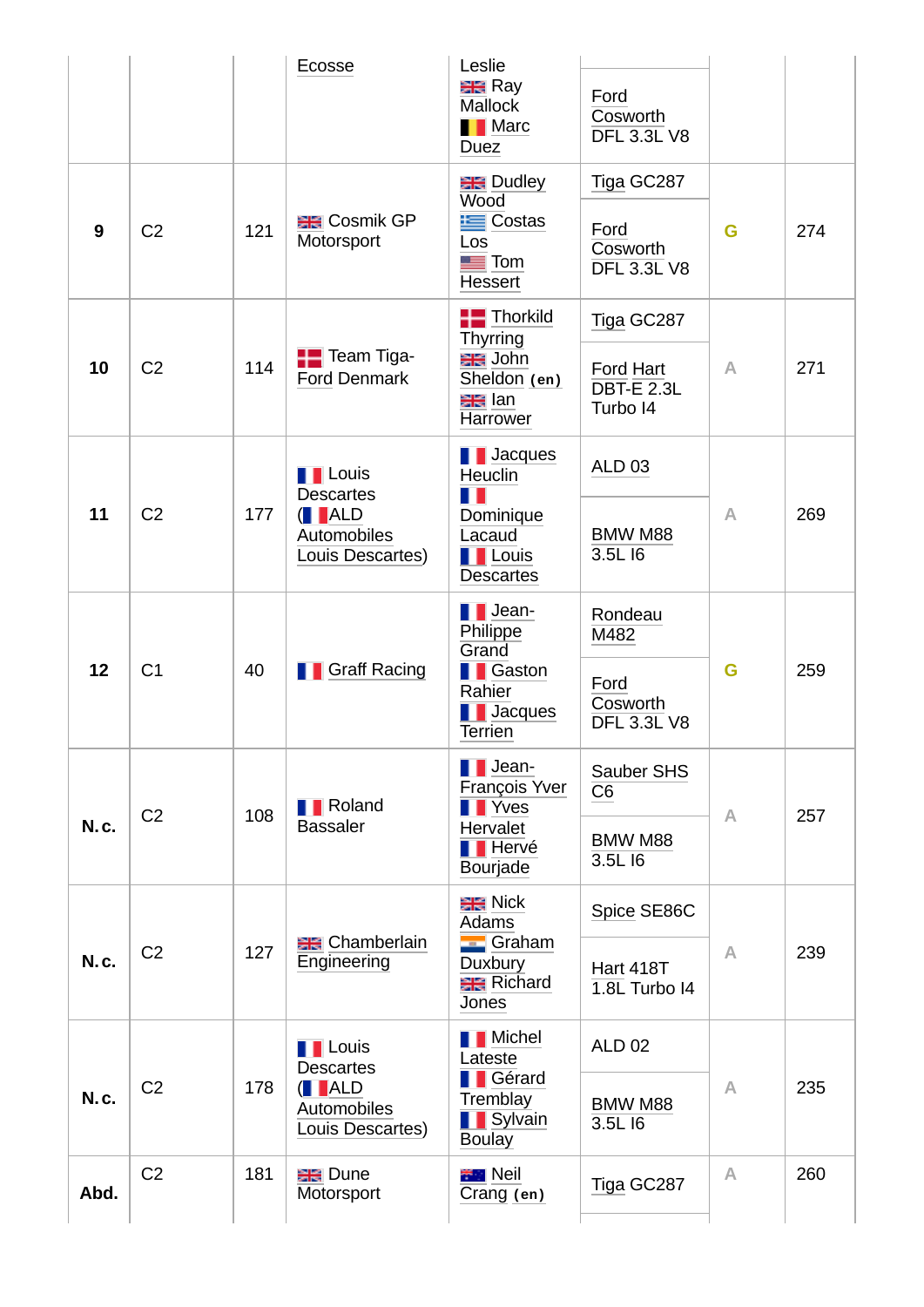|      |                |     |                                                                       | $\frac{1}{2}$ Jean<br>Krucker<br><b>BR</b> Duncan<br>Bain                                     | Rover V64V<br>3.0L V6                              |          |     |
|------|----------------|-----|-----------------------------------------------------------------------|-----------------------------------------------------------------------------------------------|----------------------------------------------------|----------|-----|
| Abd. | C1             | 6   | <b>RESILE Cut</b><br>Jaguar<br><b>ER</b> Tom<br>Walkinshaw<br>Racing) | <b>ER</b> Martin<br><b>Brundle</b><br>$\blacksquare$ John<br>Nielsen<br><b>Armin</b><br>Hahne | Jaguar XJR-8<br>Jaguar 6.9L<br>$\overline{V12}$    | D        | 231 |
|      |                |     |                                                                       | <del>대</del> John<br>Cooper                                                                   | Tiga GC287                                         |          |     |
| Abd. | C <sub>2</sub> | 123 | <b>ER</b> Charles Ivey<br>Racing                                      | <b>ER</b> Tom<br>Dodd-Noble<br>$\blacksquare$ Max<br>Cohen-Olivar                             | Porsche<br><b>Type-935</b><br>2.6L Turbo<br>Flat-6 | G        | 224 |
|      |                |     |                                                                       | <b>T</b> Luigi<br><b>Taverna</b>                                                              | Alba AR3                                           |          |     |
| Abd. | C <sub>2</sub> | 116 | <b>TE</b> Luigi Taverna<br>$(\blacksquare$<br>Technoracing)           | <b>Exan</b> Evan<br><b>Clements</b><br><b>T</b> Patrick<br><b>Trucco</b>                      | Ford<br>Cosworth<br><b>DFL 3.3L V8</b>             | $\wedge$ | 219 |
|      |                |     |                                                                       | <b>TRené</b><br>Metge                                                                         | Porsche 961                                        |          |     |
| Abd. | <b>GTX</b>     | 203 | Rothmans<br>Porsche AG                                                | + Claude<br>Haldi<br>$\equiv$ Kees<br>Nierop                                                  | Porsche<br><b>Type-935</b><br>2.8L Turbo<br>Flat-6 | D        | 199 |
|      |                |     | Nissan                                                                | Kazuyoshi<br>Hoshino                                                                          | Nissan March<br><b>R87E</b>                        |          |     |
| Abd. | C1             | 23  | ٠<br>Motorsport                                                       | $\bullet$ Kenji<br>Takahashi<br>$\bullet$ Keiji<br>Matsumoto                                  | <b>Nissan</b><br><b>VEJ30 3.0L</b><br>Turbo V8     | B        | 181 |
|      |                |     |                                                                       | <b>ER</b> Tim Lee-<br>Davey (en)                                                              | <b>Bardon</b><br><b>DB1/2</b>                      |          |     |
| Abd. | C <sub>2</sub> | 103 | <b>BR</b> John Bartlett<br>Racing                                     | <b>ER</b> Robin<br>Donovan (en)<br><b>T</b> Raymond<br><b>Boutinaud</b>                       | Ford<br>Cosworth<br><b>DFL 3.0L V8</b>             | A        | 172 |
|      |                |     |                                                                       | $\blacksquare$ Jean-<br>Claude                                                                | Tiga GC84                                          |          |     |
| Abd. | C <sub>2</sub> | 125 | <b>T</b> Vetir Racing<br>Team                                         | <b>Justice</b><br><b>F</b> Patrick<br>Oudet<br><b>Bruno</b><br>Sotty                          | Ford<br>Cosworth<br><b>DFL 3.3L V8</b>             | A        | 164 |
| Abd. | C1             | 5   | <b>BESilk Cut</b><br>Jaguar                                           | $\blacksquare$ Jan<br>Lammers                                                                 | Jaguar XJR-8                                       | D        | 158 |
|      |                |     | <b>ER</b> Tom                                                         | <del>대</del> John                                                                             | Jaquar 6.9L                                        |          |     |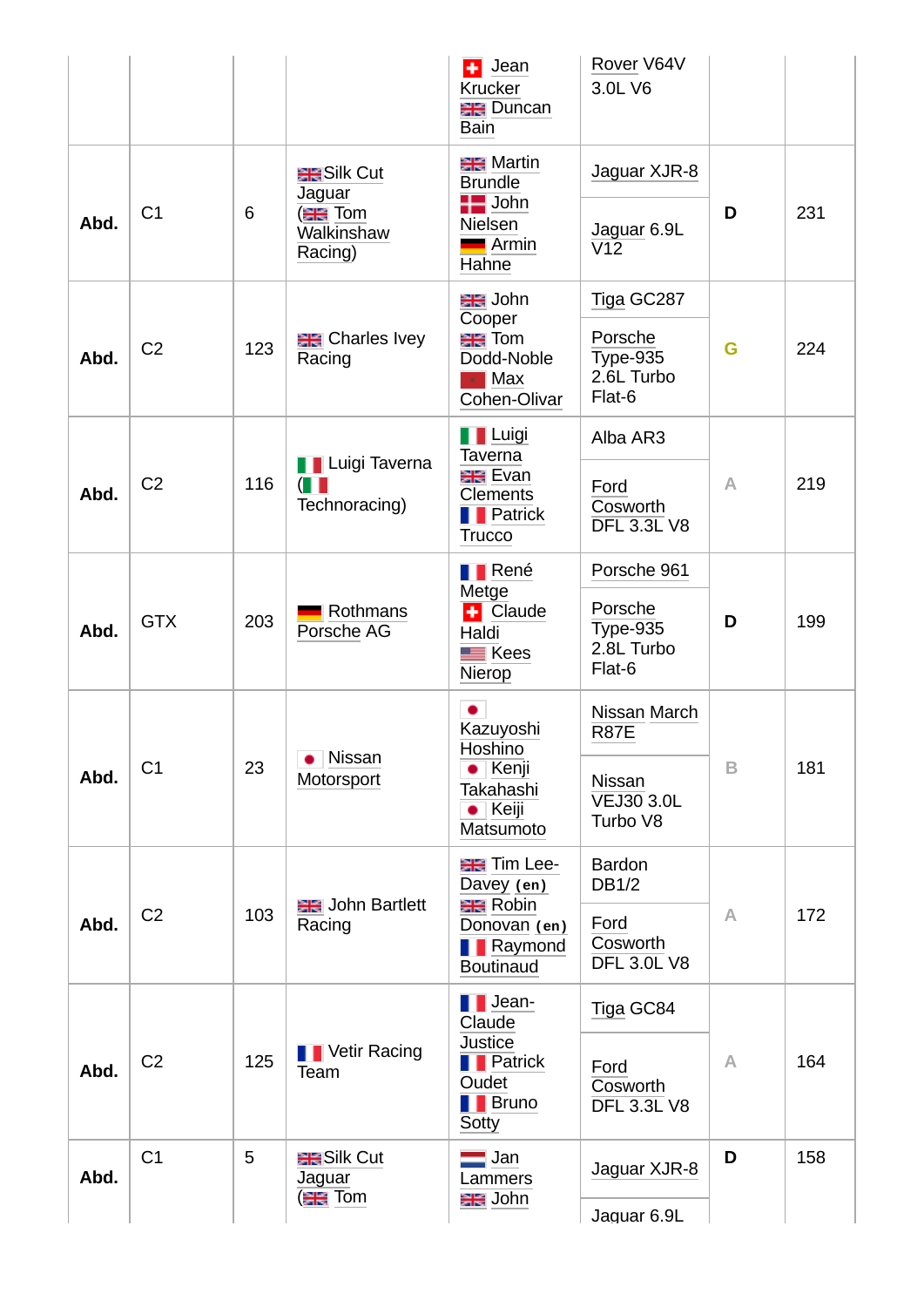|      |                |                 | Walkinshaw<br>Racing)                             | Watson<br>黑 Win<br>Percy                                       | $\overline{V12}$                                       |          |     |
|------|----------------|-----------------|---------------------------------------------------|----------------------------------------------------------------|--------------------------------------------------------|----------|-----|
|      |                |                 | <b>Re</b> Roy Baker                               | <b>BR</b> David<br>Andrews<br><b>ER</b> Mark                   | Tiga GC286                                             |          |     |
| Abd. | C <sub>2</sub> | 198             | <b>Productions</b>                                | <b>Peters</b><br>$\blacksquare$ Mike<br><b>Allison</b>         | Ford<br>Cosworth<br><b>DFL 3.3L V8</b>                 | $\wedge$ | 139 |
|      |                |                 |                                                   | <b>ER</b> Mike<br><b>Wilds</b>                                 | Ecosse C286                                            |          |     |
| Abd. | C <sub>2</sub> | 101             | <b>BR</b> Ecurie<br>Ecosse                        | $\blacksquare$ Les<br>Delano<br>$\blacksquare$ Andy<br>Petery  | Ford<br>Cosworth<br><b>DFL 3.3L V8</b>                 | Y        | 135 |
|      |                |                 | <b>E</b> Kouros                                   | <b>EL</b> Mike<br>Thackwell                                    | Sauber <sub>C9</sub>                                   |          |     |
| Abd. | C1             | 61              | Racing<br>$(\blacksquare$ Sauber) <sup>2</sup>    | <b>T</b> Henri<br>Pescarolo<br>· Hideki<br>Okada (de)          | Mercedes-<br>Benz M117<br>5.0L Turbo<br>V <sub>8</sub> | M        | 123 |
|      |                |                 |                                                   | <b>ER</b> Bill Adam                                            | Porsche<br>962C                                        |          |     |
| Abd. | C1             | Brun<br>÷I<br>3 | Motorsport                                        | <b>H</b> Richard<br>Spénard<br><b>I</b> Scott<br>Goodyear      | Porsche<br><b>Type-935</b><br>2.8L Turbo<br>Flat-6     | M        | 120 |
|      |                |                 |                                                   | • Masahiro<br>Hasemi                                           | March R87E                                             |          |     |
| Abd. | C1             | 32              | Nissan<br>Motorsport                              | • Takao<br>Wada<br>$\bullet$ Aguri<br>Suzuki                   | <b>Nissan</b><br><b>VEJ30 3.0L</b><br>Turbo V8         | D        | 117 |
|      |                |                 | <b>ER</b> Equipe Liqui                            | <b>BR</b> Jonathan<br>Palmer                                   | Porsche<br>962C                                        |          |     |
| Abd. | C1             | 15              | <b>Moly</b><br><b>ER</b> Richard<br>Lloyd Racing) | <b>ER</b> James<br>Weaver<br><b>Price</b><br>Cobb              | Porsche<br><b>Type-935</b><br>2.8L Turbo<br>Flat-6     | G        | 112 |
|      |                |                 |                                                   | <b>T</b> Michel<br>Trollé                                      | Porsche<br>962C                                        |          |     |
| Abd. | C1             | $\mathbf{1}$    | <b>Brun</b><br>÷<br>Motorsport                    | <b>T</b> Paul<br>Belmondo<br><b>Pierre de</b><br><b>Thoisy</b> | Porsche<br><b>Type-935</b><br>2.8L Turbo<br>Flat-6     | M        | 88  |
| Abd. | C1             | 29              | • Italya Sports<br><b>ER</b> Richard              | $\blacksquare$ Anders<br>Olofsson                              | March 86                                               | Ÿ        | 86  |
|      |                |                 | Lloyd Racing)                                     | <b>T</b> Alain<br>Ferté                                        | Nissan<br><b>VG30ET 3.0L</b><br>Turho V <sub>6</sub>   |          |     |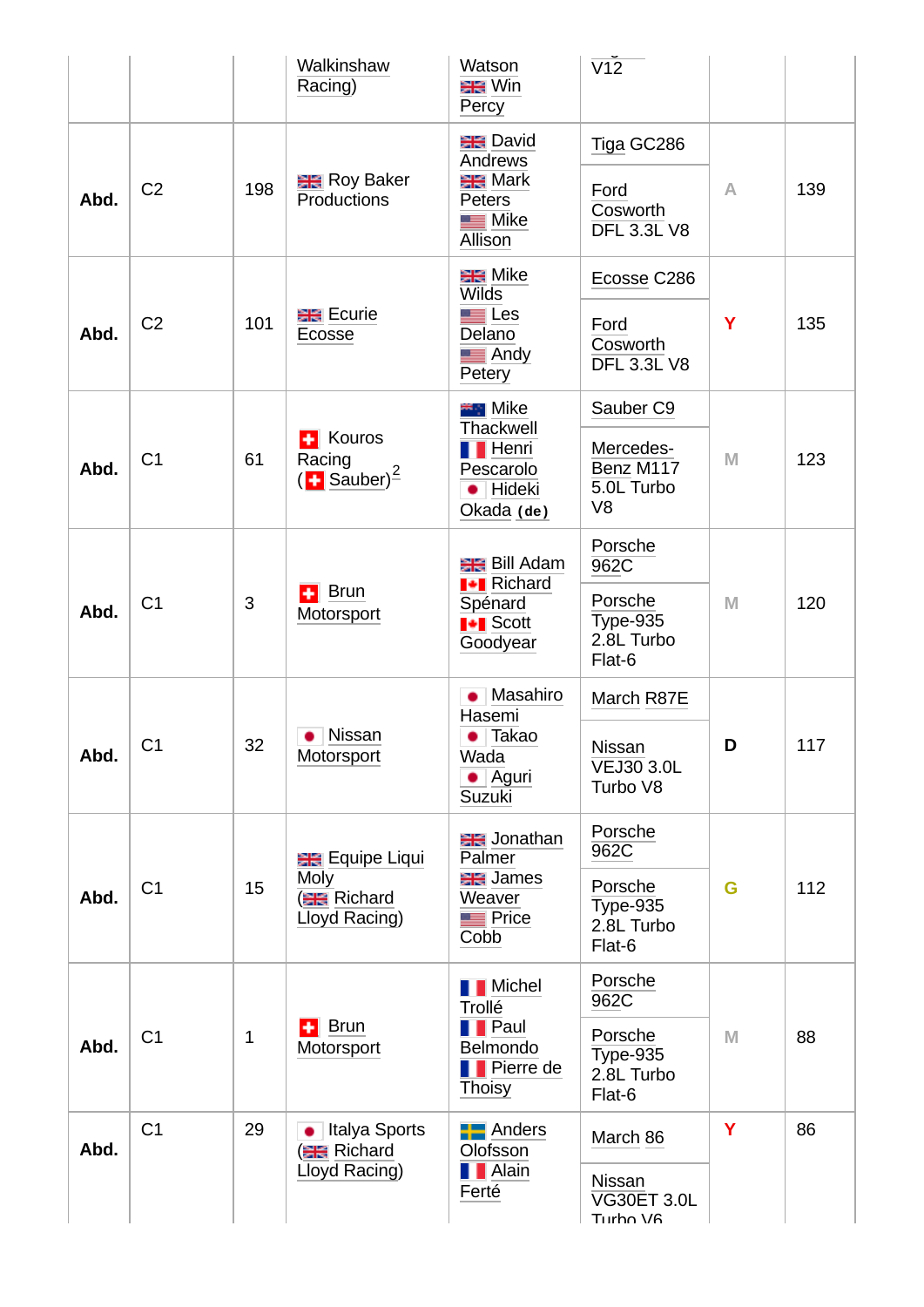|      |                |                |                                                   | <b>T</b> Patrick                                                                      | i urbo ve                                              |   |    |
|------|----------------|----------------|---------------------------------------------------|---------------------------------------------------------------------------------------|--------------------------------------------------------|---|----|
|      |                |                |                                                   | Gonin (de)                                                                            |                                                        |   |    |
|      |                |                |                                                   | $\overline{\cdot}$ Oscar<br>Larrauri                                                  | Porsche<br>962C                                        |   |    |
| Abd. | C1             | $\overline{2}$ | $\left  \cdot \right $ Brun<br>Motorsport         | <b>E</b> Jesús<br>Pareja<br><b>Uwe</b><br>Schäfer                                     | Porsche<br><b>Type-935</b><br>2.8L Turbo<br>Flat-6     | M | 40 |
|      |                |                |                                                   | ala Tiff<br>Needell                                                                   | Toyota 87C                                             |   |    |
| Abd. | C1             | 37             | <b>Toyota Team</b><br>Tom's                       | Masanori<br>Sekiya<br>$\bullet$ Kaoru<br>Hoshino (de)                                 | Toyota 3S-<br>$GTM$ 2.1L<br>Turbo I4                   | B | 39 |
|      |                |                |                                                   | $\equiv$ Chip                                                                         | Sauber <sub>C9</sub>                                   |   |    |
| Abd. | C1             | 62             | Kouros<br>÷<br>Racing<br>( <mark>H</mark> Sauber) | Ganassi<br><b>BR</b> Johnny<br><b>Dumfries</b><br><b>EFT</b> Mike<br>Thackwell        | Mercedes-<br>Benz M117<br>5.0L Turbo<br>V <sub>8</sub> | M | 37 |
|      |                | 201            | Mazdaspeed<br>$\bullet$<br>Co. Ltd.               | √Yoshimi<br>۰<br>Katayama<br>• Yojiro<br>Terada<br>Takashi<br>Yorino                  | Mazda 757                                              | D |    |
| Abd. | <b>GTP</b>     |                |                                                   |                                                                                       | Mazda 13G<br>2.0L 3-Rotor                              |   | 34 |
|      |                |                |                                                   | <b>FFI</b> Alan<br>Jones                                                              | Toyota 87C                                             |   |    |
| Abd. | C1             | 36             | Toyota Team<br>Tom's                              | <del>≣E</del> l Geoff<br>ees-<br><b>HE</b> Eje Elgh                                   | Toyota 3S-<br><b>GTM 2.1L</b><br>Turbo I4              | B | 19 |
|      |                |                |                                                   | <b>TE</b> José<br>Thibault                                                            | Chevron B36                                            |   |    |
| Abd. | C <sub>2</sub> | 113            | <b>T</b> José Thibault                            | <b>T</b> André<br>Heinrich                                                            | Talbot (ROC)<br><b>PRV 3.0L V6</b>                     | Α | 18 |
|      |                |                |                                                   | $\blacksquare$ Bob<br><b>Wollek</b>                                                   | Porsche<br>962C                                        |   |    |
| Abd. | C1             | 18             | Rothmans<br>Porsche AG                            | Jochen<br>Mass<br><b>FFI</b> Vern<br>Schuppan                                         | Porsche<br><b>Type-935</b><br>3.0L Turbo<br>Flat-6     | D | 16 |
|      |                |                |                                                   | $\blacksquare$ Jean-                                                                  | <b>WM P86</b>                                          |   |    |
| Abd. | C1             | 51             | <b>B</b> Secateva<br>$($ MM)                      | <b>Daniel Raulet</b><br><b>François</b><br>Migault<br><b>T</b> Pascal<br>Pessiot (de) | Peugeot PRV<br>2.8L Turbo<br>V <sub>6</sub>            | M | 14 |
| Abd. | C <sub>2</sub> | 118            | <b>T</b> Olindo<br>laccobelli                     | <b>T</b> Olindo<br>laccobelli                                                         | Royale RP40                                            | M | 13 |
|      |                |                |                                                   |                                                                                       | المساوية                                               |   |    |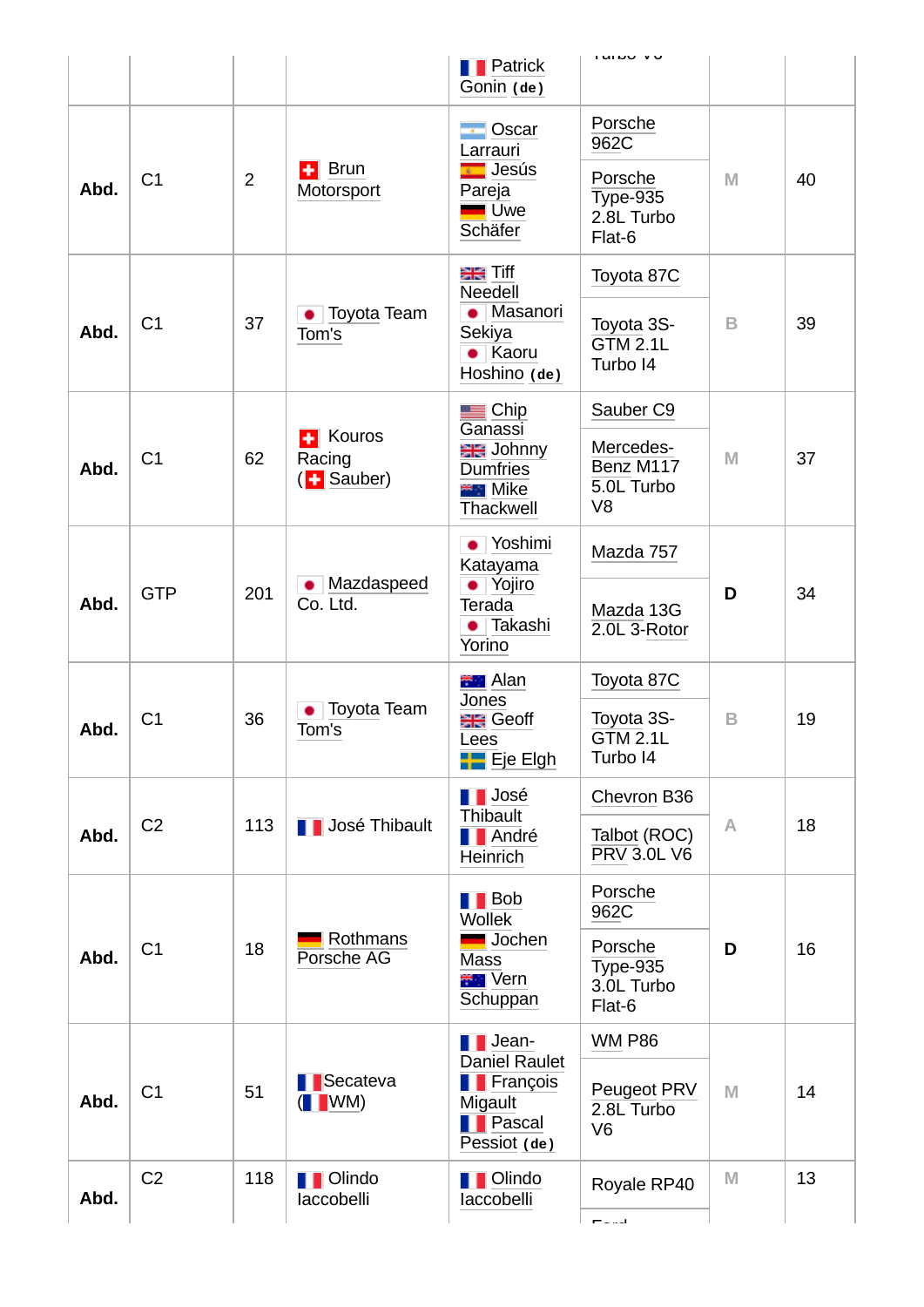|      |                |                | <b>ER</b> Chamberlain<br>Engineering)                      | $\blacksquare$ Jean-<br>Louis Ricci<br><b>T</b> Georges<br><b>Tessier</b> | For a<br>Cosworth<br><b>DFL 3.3L V8</b>                |   |                              |
|------|----------------|----------------|------------------------------------------------------------|---------------------------------------------------------------------------|--------------------------------------------------------|---|------------------------------|
|      |                |                |                                                            | <b>T</b> Roger<br>Dorchy                                                  | <b>WM P87</b>                                          |   |                              |
| Abd. | C1             | 52             | <b>B</b> Secateva<br>$($ WM $)$                            | <b>T</b> Philippe<br>Gache<br>╻╻<br>Dominique<br><b>Delestre</b>          | Peugeot PRV<br>2.8L Turbo<br>V <sub>6</sub>            | M | 13                           |
|      |                |                |                                                            | Peter<br>Fritsch                                                          | Argo JM19                                              |   |                              |
| Abd. | C <sub>2</sub> | 200            | $\blacksquare$ Dahm Cars<br>Racing Team                    | <b>T</b> Teddy<br>Pilette<br>$\blacksquare$ Jean-<br>Paul<br>Libert (de)  | Porsche<br>$Type-930$<br>3.2L Turbo<br>Flat-6          | G | 12                           |
|      |                |                |                                                            | Frank<br><b>Jelinski</b>                                                  | Porsche<br>962C                                        |   |                              |
| Abd. | C1             | 8              | Joest Racing                                               | <b>Form</b> Stanley<br><b>Dickens</b><br>$\equiv$ Hurley<br>Haywood       | Porsche<br><b>Type-935</b><br>2.8L Turbo<br>Flat-6     | G | $\overline{7}$               |
|      |                |                | <b>HE</b> Kris<br><b>Nissen</b>                            | Porsche<br>962C                                                           |                                                        |   |                              |
| Abd. | C1             | 10             | Porsche<br><b>Kremer Racing</b>                            | Volker<br>Weidler<br>  Kunimitsu<br>Takahashi                             | Porsche<br><b>Type-935</b><br>2.8L Turbo<br>Flat-6     | Y | 6                            |
|      |                |                | $H$ Team Lucky                                             | $\blacksquare$ Martin<br>Schanche                                         | Argo JM19B                                             |   |                              |
| Abd. | C <sub>2</sub> | 117            | <b>Strike Schanche</b>                                     | <b>ER</b> Will Hoy<br>$R$ obin<br>Smith                                   | Zakspeed<br>$1.8L$ Turbo I4                            | G | 5                            |
|      |                |                |                                                            | Sarel van<br>der Merwe                                                    | Porsche<br>962C                                        |   |                              |
| Abd. | C1             | $\overline{7}$ | Joest Racing                                               | <b>BR</b> David<br><b>Hobbs</b><br>$\blacksquare$ Chip<br>Robinson        | Porsche<br>Type-935<br>2.8L Turbo<br>Flat-6            | G | $\overline{4}$               |
|      |                |                |                                                            | <b>+</b> Pierre-<br>Alain                                                 | Sauber <sub>C8</sub>                                   |   |                              |
| Abd. | C1             | 42             | <b>Noël del Bello</b><br><b>INoël del Bello</b><br>Racing) | Lombardi<br><b>T</b> Gilles<br>Lempereur<br><b>I</b> Jacques<br>Guillot   | Mercedes-<br>Benz M117<br>5.0L Turbo<br>V <sub>8</sub> | G | 4                            |
| N.p. | C1             | 19             | Rothmans                                                   | $\equiv$ Kees                                                             | Porsche                                                | D | $\qquad \qquad \blacksquare$ |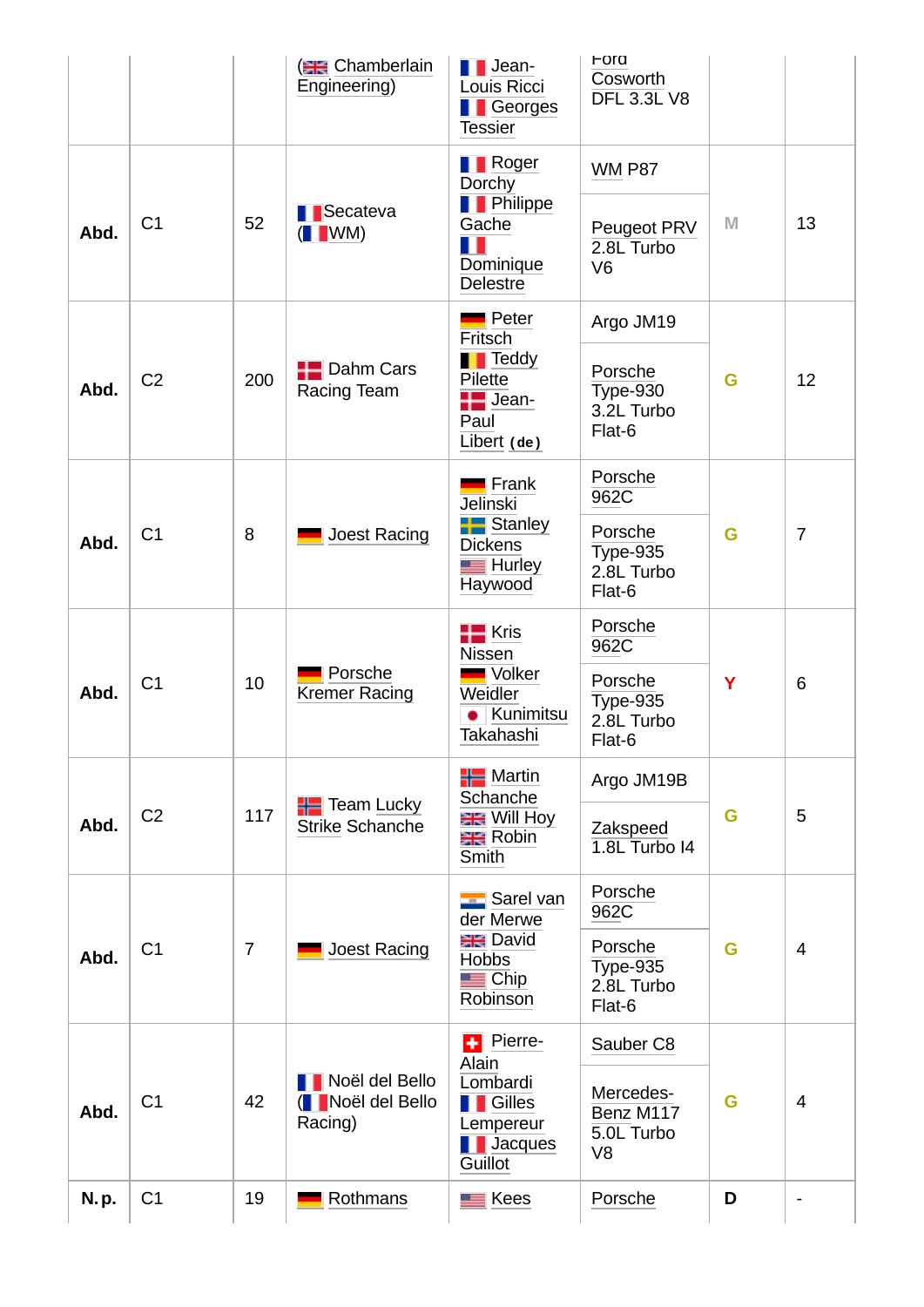|  | Porsche AG | Nierop                                          | 962C                                           |  |
|--|------------|-------------------------------------------------|------------------------------------------------|--|
|  |            | Price<br>Cobb<br>Vern<br>e e contro<br>Schuppan | Porsche<br>Type-9 $35$<br>2.8L Turbo<br>Flat-6 |  |

*Légende :*

- $N.C.=Non classé Abd.=Abandon N.p.=Non partant$
- $\blacksquare$  La #108 Sauber SHS C6, la #127 Spice SE86 C et la #178 ALD 02 n'ont pas été classées pour distance parcourue insuffisante (moins de 70 % de la distance parcourue par le 1<sup>er</sup> de l'épreuve).

### <span id="page-9-0"></span>**Pole position et record du tour**

- **Pole [position](https://fr.wikipedia.org/wiki/Pole_position)** : **Bob [Wollek](https://fr.wikipedia.org/wiki/Bob_Wollek)** sur **#18 Porsche 962 C - Rothmans Porsche AG** en **3 min 21 s 09**
- **[Meilleur](https://fr.wikipedia.org/wiki/Meilleur_tour_en_course) tour en course** : **Johnny [Dumfries](https://fr.wikipedia.org/wiki/Johnny_Dumfries)** sur **#62 Sauber C9 - Kouros Racing** en **3 min 25 s 40**.

### **Tours en tête**

- **#17 Porsche 962 C** Rothmans Porsche A.G. : **285** (1-2 / 6-13 / 17-22 / 32-36 / 44 / 48-49 / 55-63 / 110-116 / 119-354)
- **#18 Porsche 962 C** Rothmans Porsche A.G. : **3** (3-5)
- **#5 Jaguar XJR 8** Silk Cut Jaguar/Tom Walkinshaw Racing : **1** (5)
- **#4 Jaguar XJR 8** Silk Cut Jaguar/Tom Walkinshaw Racing : **7** (15-16 / 27-31)
- **#6 Jaguar XJR 8** Silk Cut Jaguar/Tom Walkinshaw Racing : **67** (23-26 / 37-43 / 45-47 / 50-54 / 64-109 / 117- 118)

# **À noter**

- **Longueur du circuit : 13,535 km**
- Distance parcourue : 4 791,780 km
- Vitesse moyenne : 199,657 km/h
- Écart avec le 2<sup>e</sup> : 259,785 km
- **180 000 spectateurs**

# <span id="page-9-1"></span>**Bibliographie**

- Christian Moity et Jean-Marc Teissèdre, *Les 24 Heures du Mans 1987*, éditions ACLA ([ISBN](https://fr.wikipedia.org/wiki/International_Standard_Book_Number) [978-2-86519-078-2](https://fr.wikipedia.org/wiki/Sp%C3%A9cial:Ouvrages_de_r%C3%A9f%C3%A9rence/978-2-86519-078-2))
- Christian Moity, Jean-Marc Teissèdre et Alain Bienvenu, *Les 24 Heures du Mans 1923-1992*, éditions J.P. Barthélémy [\(ISBN](https://fr.wikipedia.org/wiki/International_Standard_Book_Number) [978-2-909413-06-8](https://fr.wikipedia.org/wiki/Sp%C3%A9cial:Ouvrages_de_r%C3%A9f%C3%A9rence/978-2-909413-06-8))

# **Références**

- <span id="page-9-3"></span>1. Time and 2 seats, Janos L Wimpffen, page 1567
- <span id="page-9-4"></span>2. Time and 2 seats, Janos L Wimpffen, page 1566

#### <span id="page-9-2"></span>**Lien externe**

Site officiel des 24 Heures du Mans (http://www.lemans.org/24heuresdumans/pages/accueil fr.html)